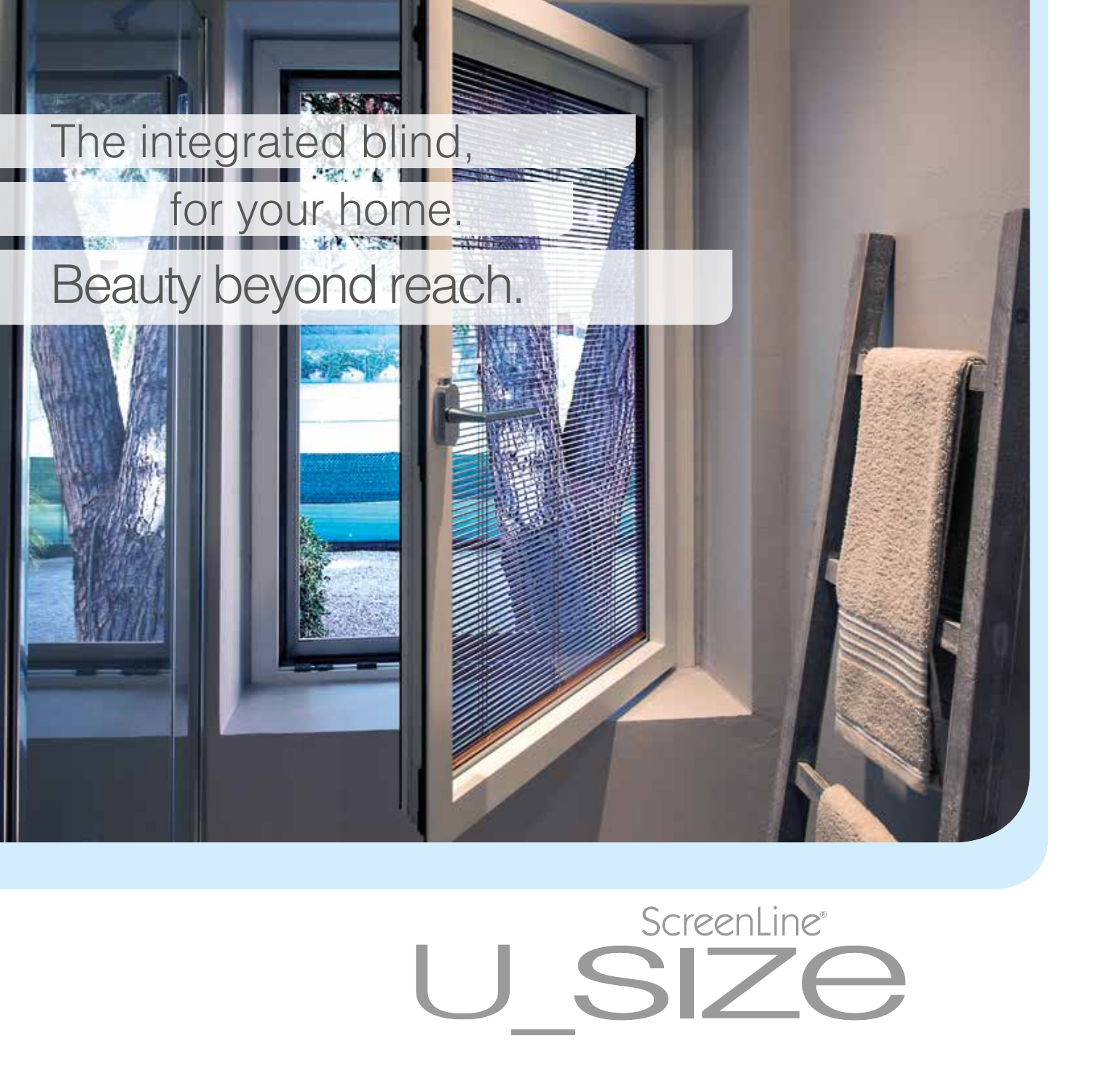## ScreenLi

## The integrated blind, for your home.

Clean for life

No risk of damage

Maintenance free

Durable components

Long life

Excellent light and solar control characteristics

Guarantees privacy

Linear design allows greater use of internal area

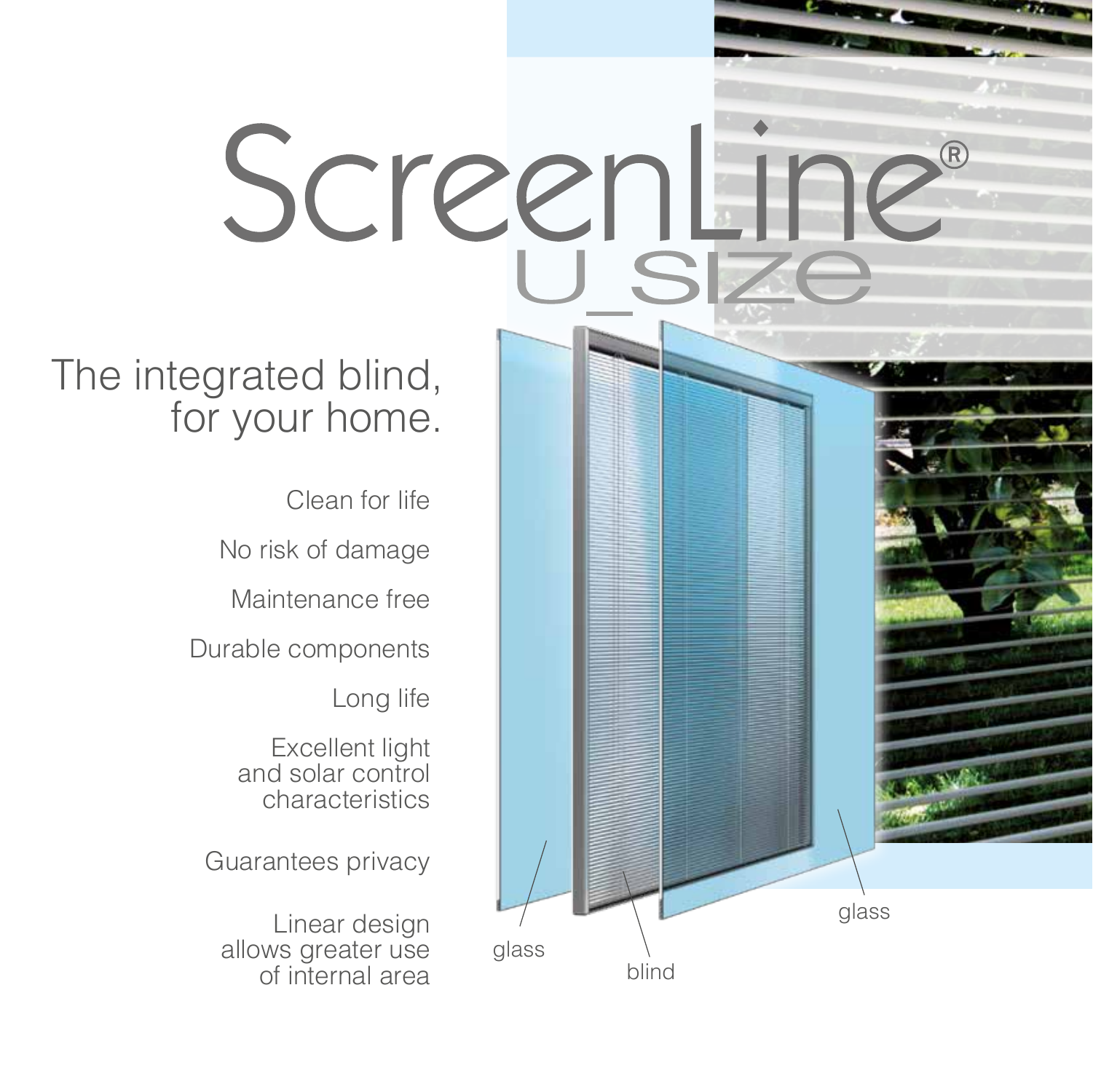The beauty of a stylish blind for interiors, enshrined between two glass panes in your window, with a **unique performance** and a **never-ending lifespan.**

## Beauty beyond reach.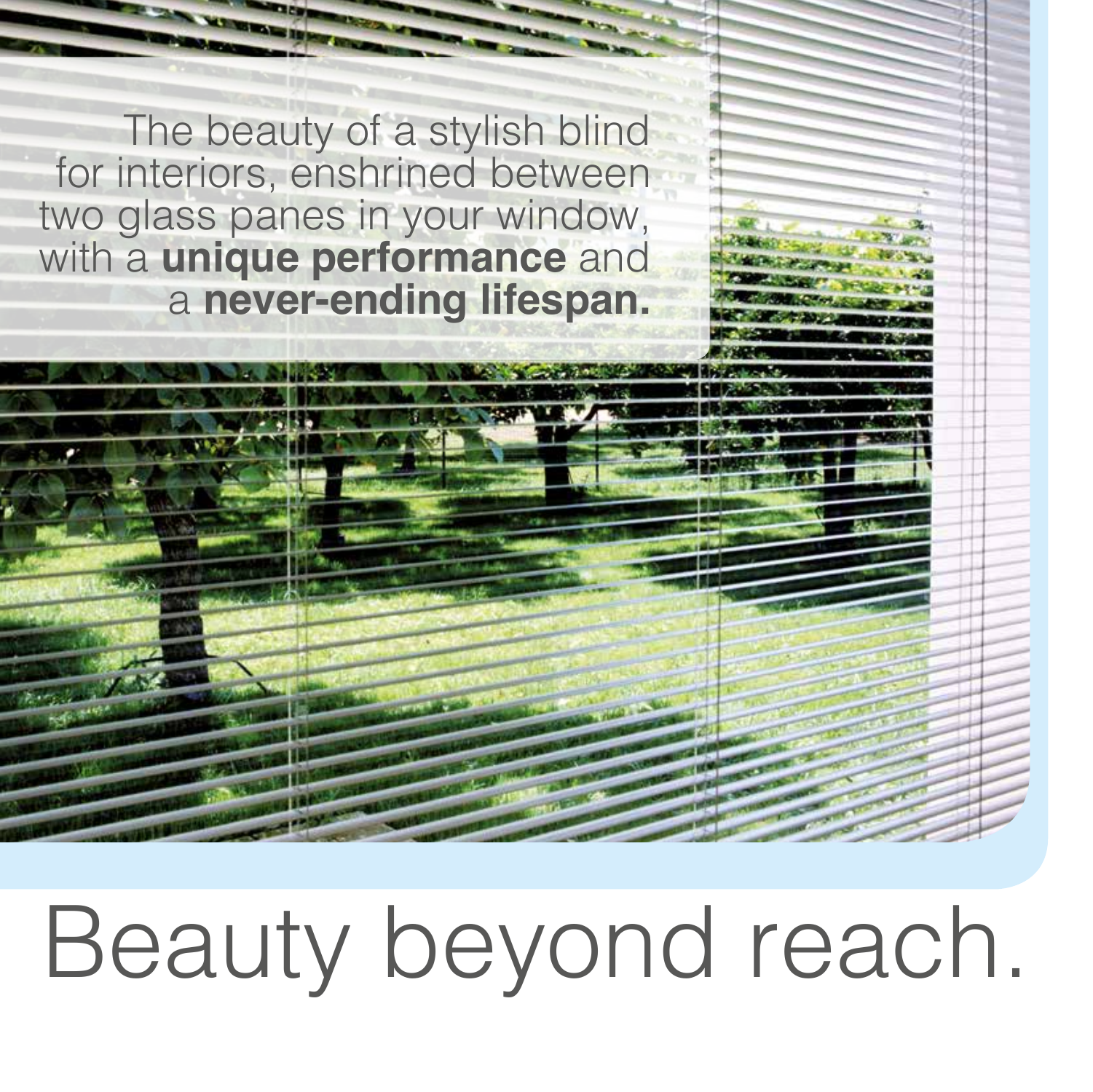

**Vou can choose between**<br> **Venetian** and Pleated models, with **3 control systems** and **28 colours** available in order to create the ideal solution that will make your rooms more pleasing and comfortable.

blind<br>models



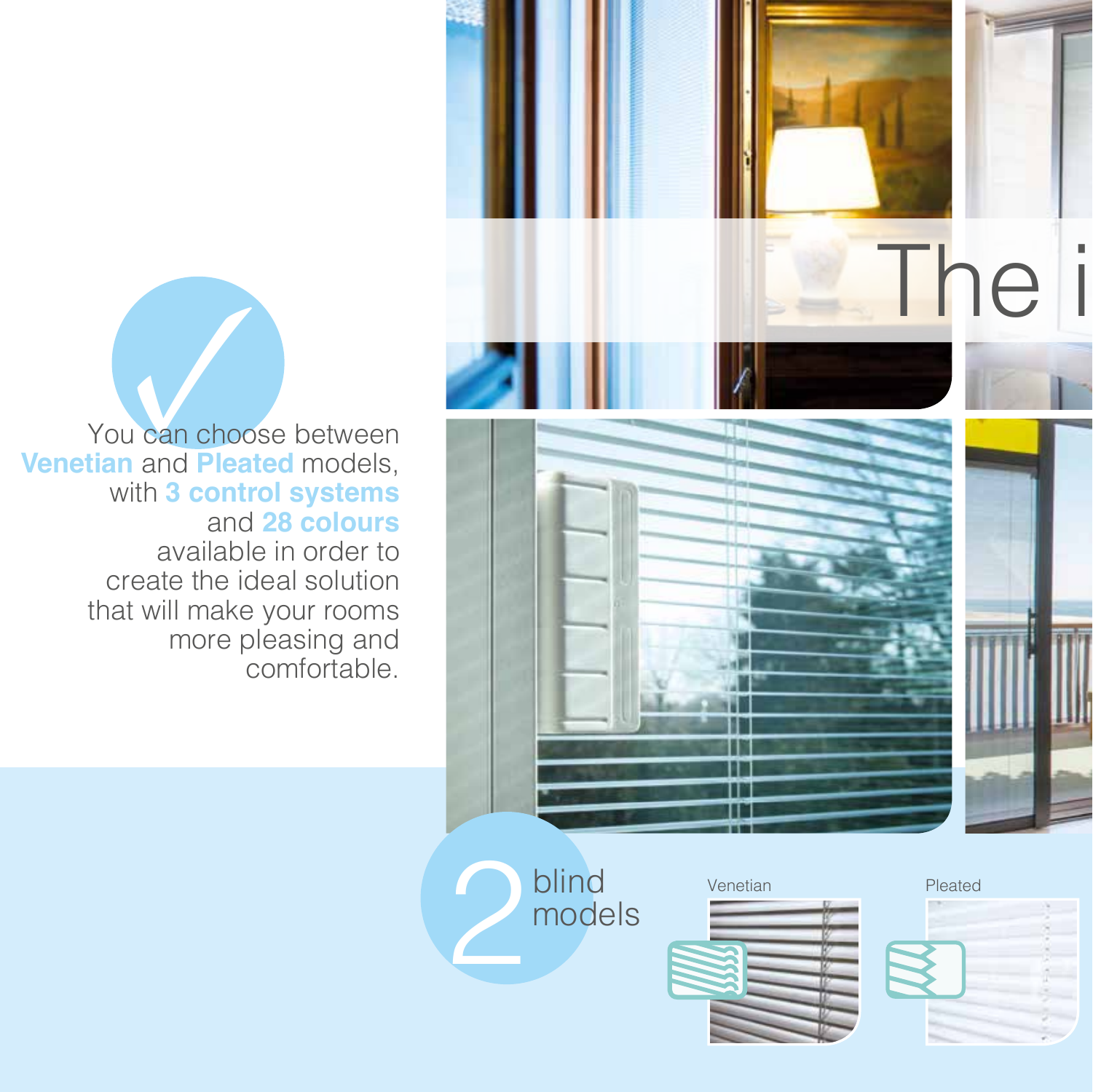

Surige Control System, Swipe Control System, Slid<br>Systems (Systems (System) and the model<br>Systems (System) and the model model model and model model model model model model model model model model model model model model m control systems

Cord Control System, model



Swipe Control System, model



Sliding System Control, model

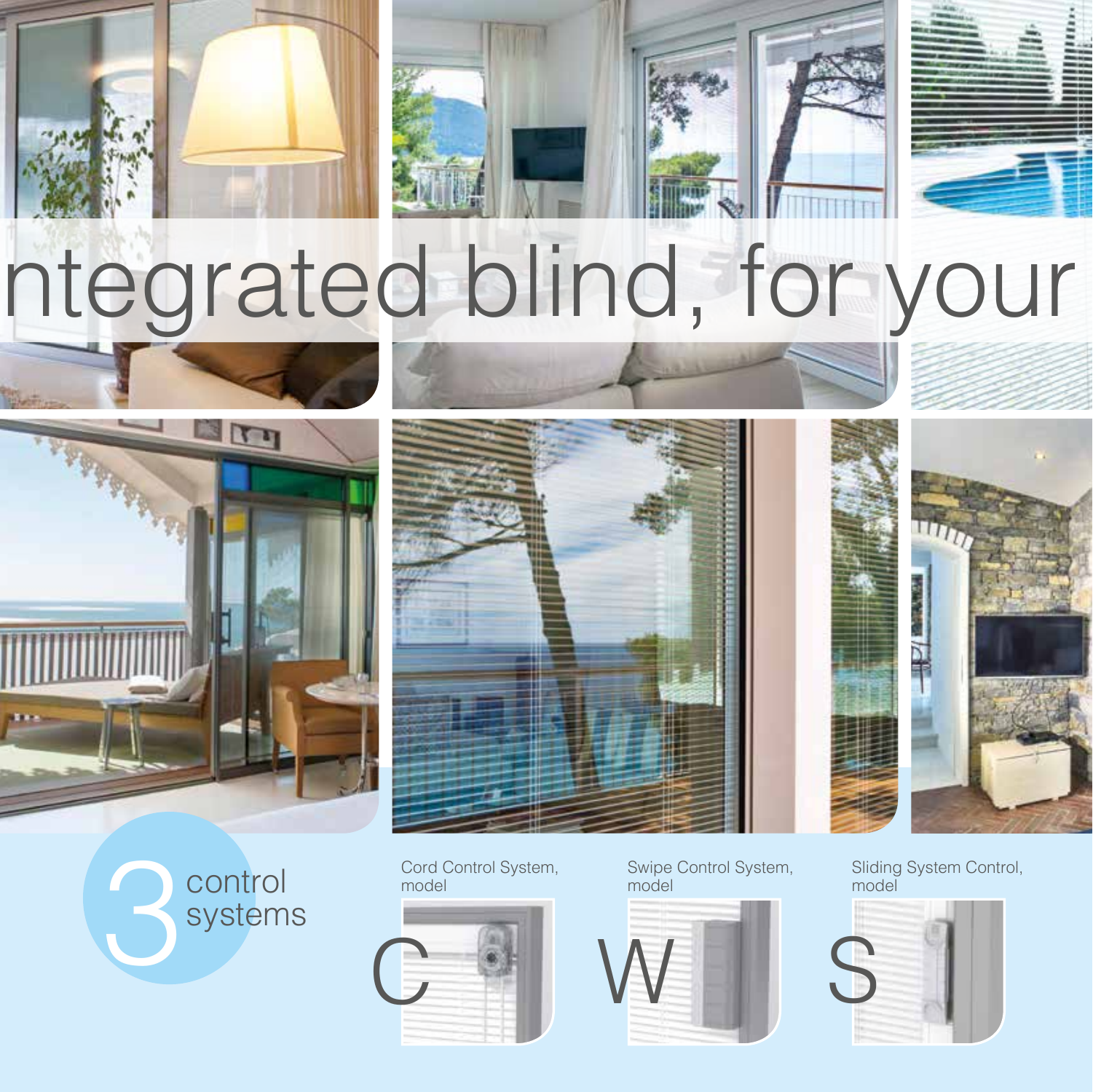



For windows, doors or French windows. Up-and-over, sliding or casement windows, made of wood, aluminium, PVC or wood-aluminium. In our range you will find the right solution for the comfort and beauty of your home.



blind

S102 S106 S125 S130 S142

S149 S155 S156 S157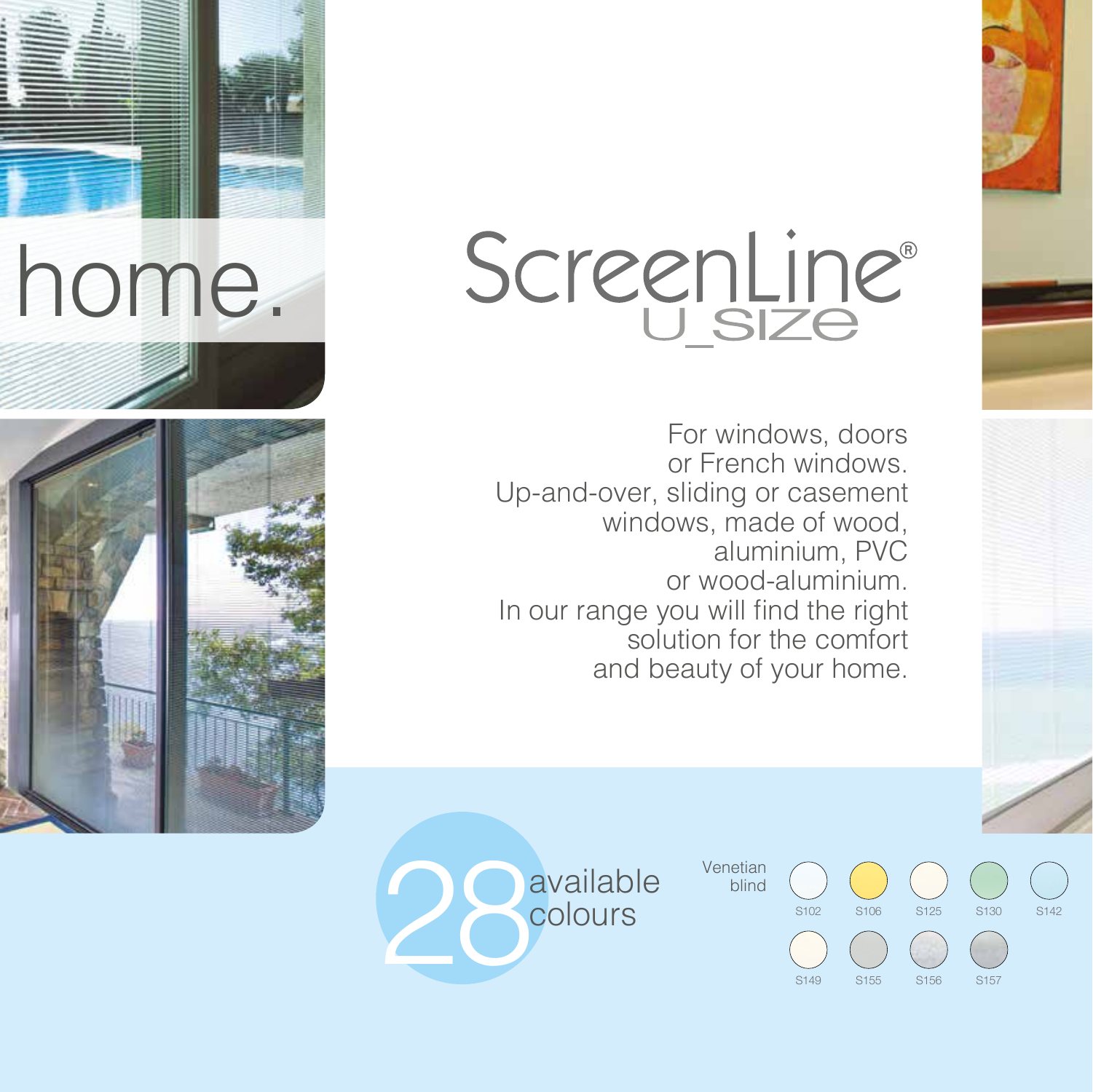







Pleated blind

 C000 C010

Vanity not metallised Verosol metallised on the outside